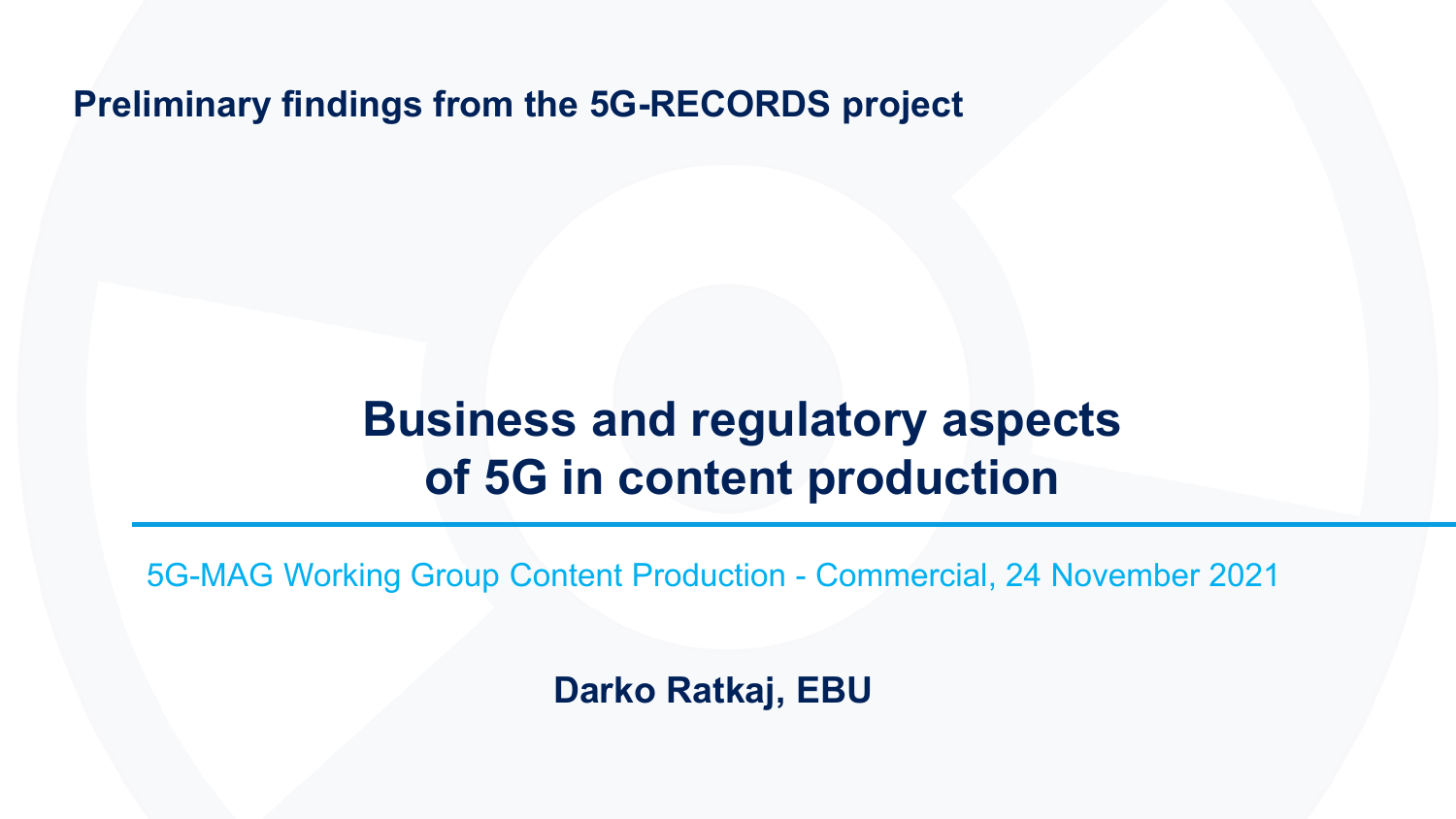



54

DDD.



5G key technology enableRs for Emerging media COntent pRoDuction services

### Deliverable D2.2 **Regulatory framework and business** models for 5G content production

#### **Table of Contents**

| 1                                                                                |  |
|----------------------------------------------------------------------------------|--|
| $\overline{2}$                                                                   |  |
| 3                                                                                |  |
| 3.1                                                                              |  |
| 3.2                                                                              |  |
| 3.3                                                                              |  |
| $\overline{4}$                                                                   |  |
| Business analysis options for actors in the 5G-Records ecosystem<br>4.1          |  |
| 42                                                                               |  |
| 4.3                                                                              |  |
| 4.4                                                                              |  |
| 441                                                                              |  |
| 4.4.2                                                                            |  |
| Discussion on 5G Network configurations for different QoS levels 31<br>4.4.3     |  |
| 4.5                                                                              |  |
| 4.6                                                                              |  |
| 5                                                                                |  |
| 51<br>Spectrum access and licensing for non-public 5G networks36                 |  |
| 511<br>The current regulatory framework for PMSE spectrum licensing in Europe 37 |  |
| 512                                                                              |  |
| Analysis of the frequency bands and regulatory approaches41<br>5.1.3             |  |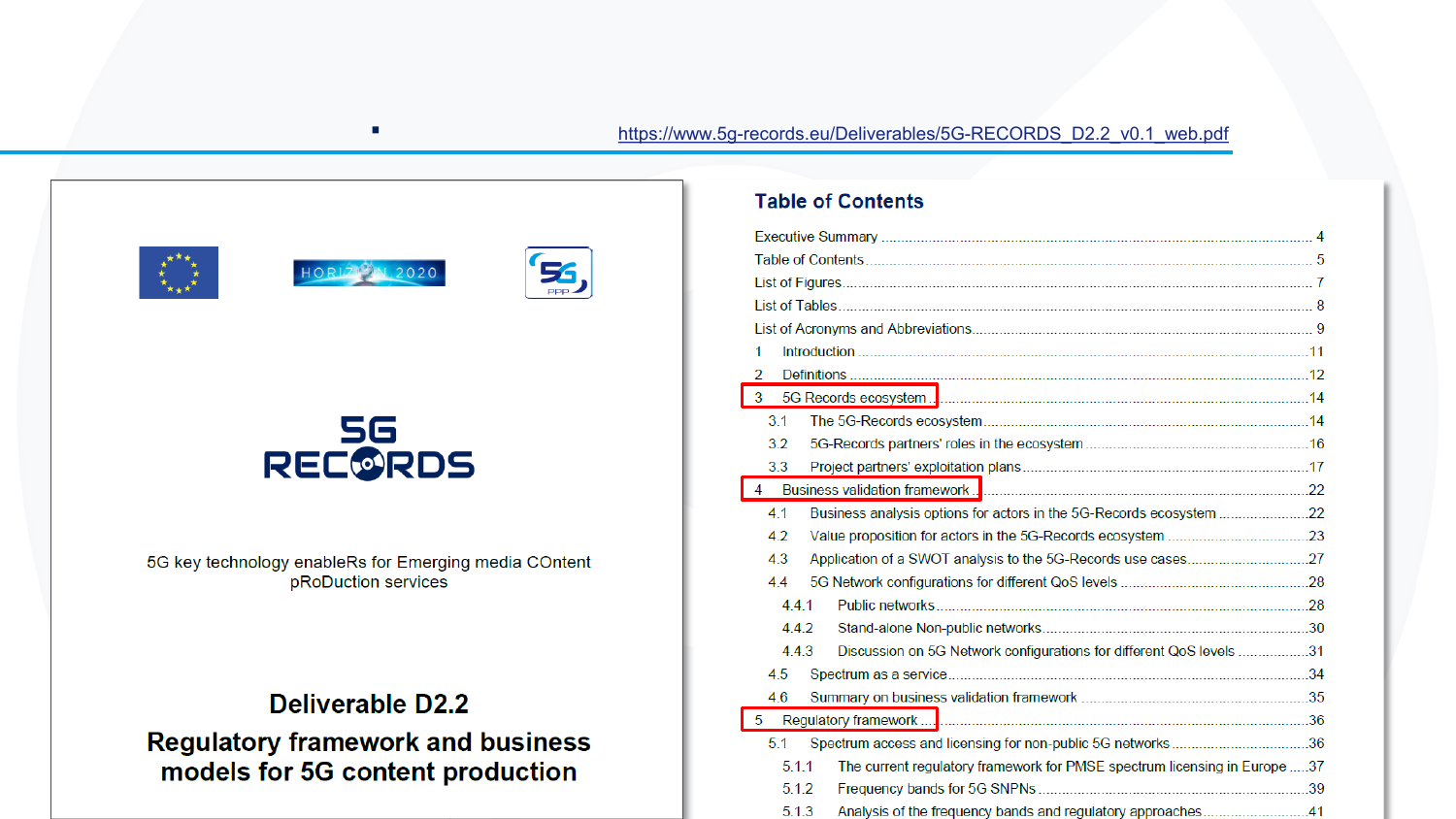### **5G-Records ecosystem**

Two separate, well-established, but different industries:

#### *Media production*

- Broadcasters and other content producers
- Broadcast equipment manufacturers
- Specialized (private) network providers
- *Many different use cases*
- *Demanding technical requirements*
- *Uses a range of technologies and dedicated equipment*
- *Experienced in self-provisioning of connectivity solutions*
- *Looking at 5G as a candidate technology to support IP, cloud-based, and remote production workflows*
- *Expect high quality, lower costs, more flexibility*

#### *New actors*

- Specialist equipment / software providers
- Infrastructure & facilities providers / venue owners

#### *Telecommunications*

- Public network operators
- Telecom equipment manufacturers
- *Focus on high-volume consumer broadband applications*
- *Global standards, economies of scale*
- *Limited experience with tailored solutions for the verticals*
- *Looking to leverage their investments in 5G*

*Regulators*

#### *Insight:*

- The 5G-based production ecosystem is complex. The roles can be distributed among actors in different ways.
- Different stakeholders have different business practices, regulatory conditions, objectives, and priorities.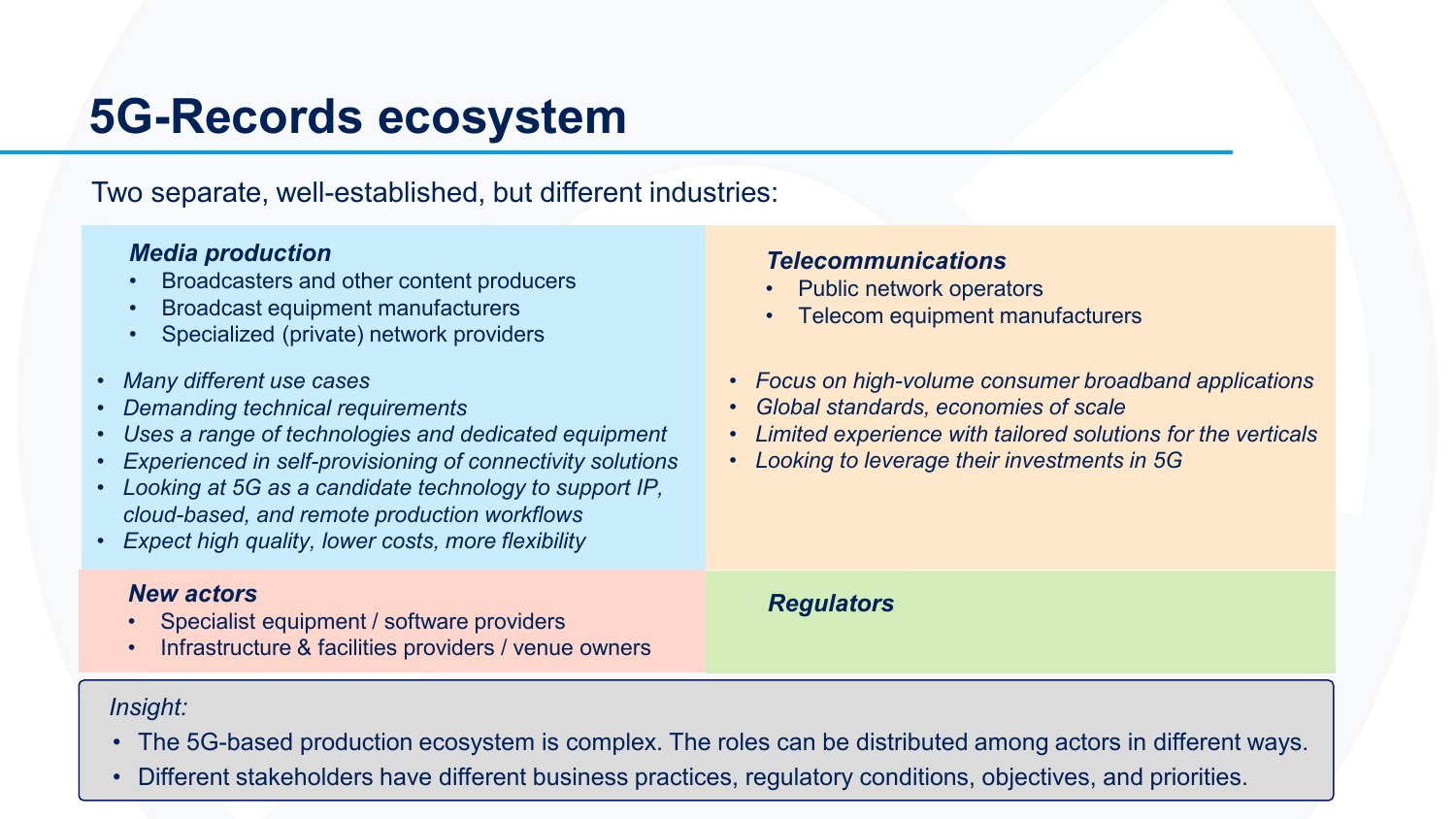### **5G-Records ecosystem**

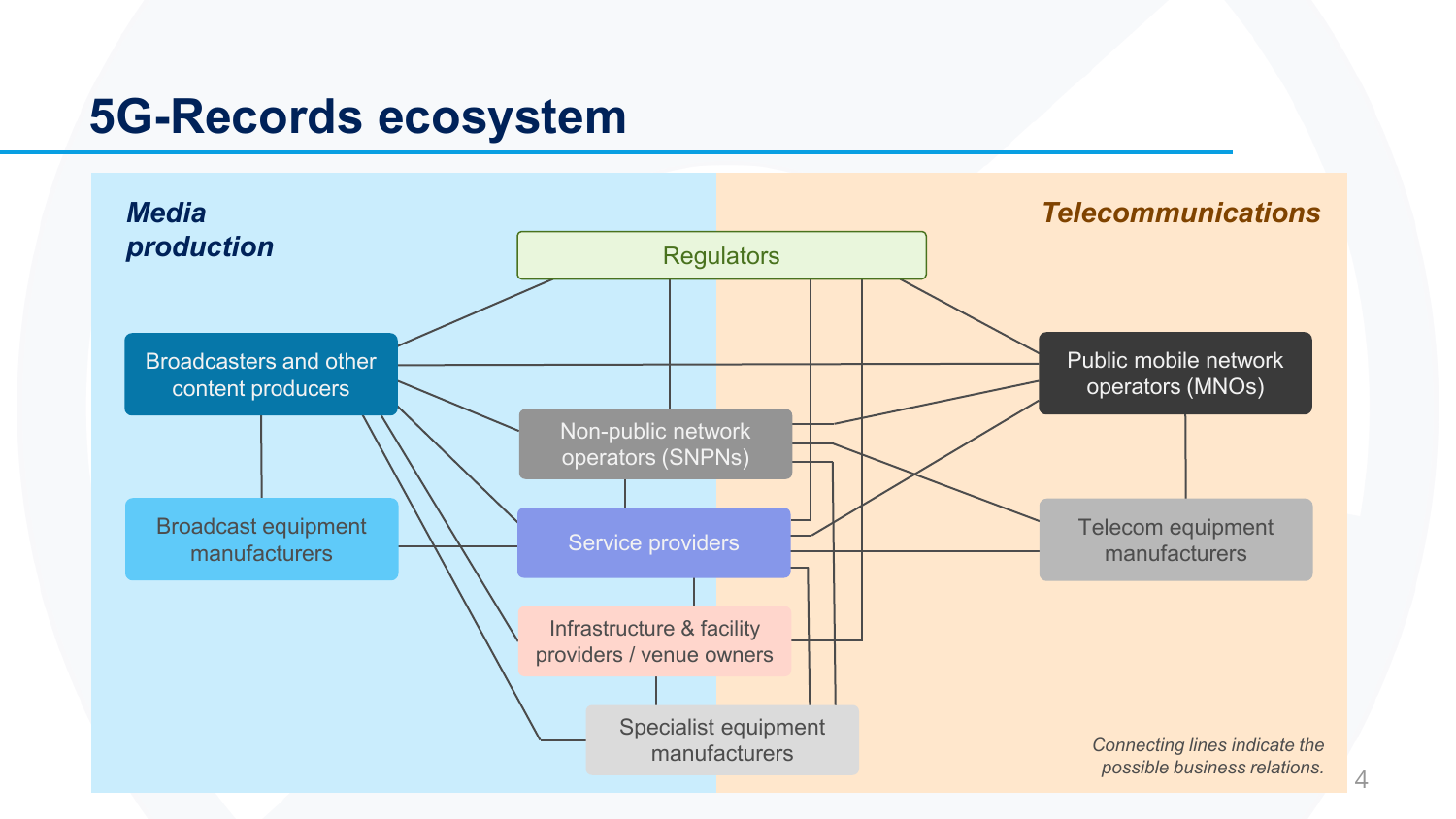## *Business validation framework*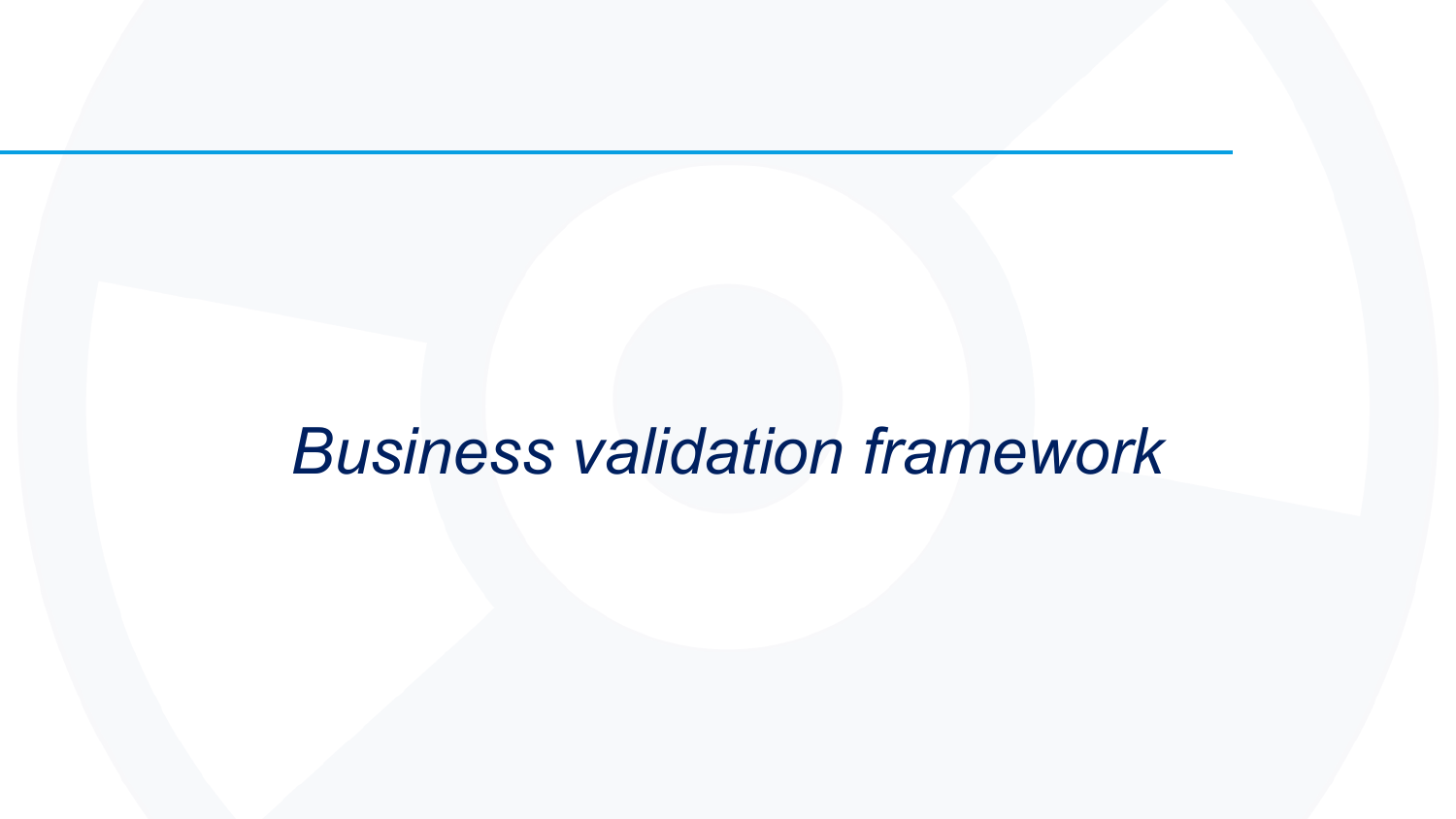### **Business validation framework**

*'The main goal of business validation is to assess whether a certain system design is appropriate for the intended use and whether it meets the business requirements within the given constraints.'*

Need to assess different 5G network configurations rather than specific system features or components.

#### *Public networks*

- Best effort
- QoS-enabled networks
	- **Network slicing**

#### *Non-public networks* • PNI-NPNs

• SNPNs

#### *Insight:*

- Every production scenario is slightly different and may have different requirements.
- For content producers both PLMNs and NPNs are relevant, depending on a use case.
- Different network configurations are designed and used for different purposes
- No single solution can support all production use cases.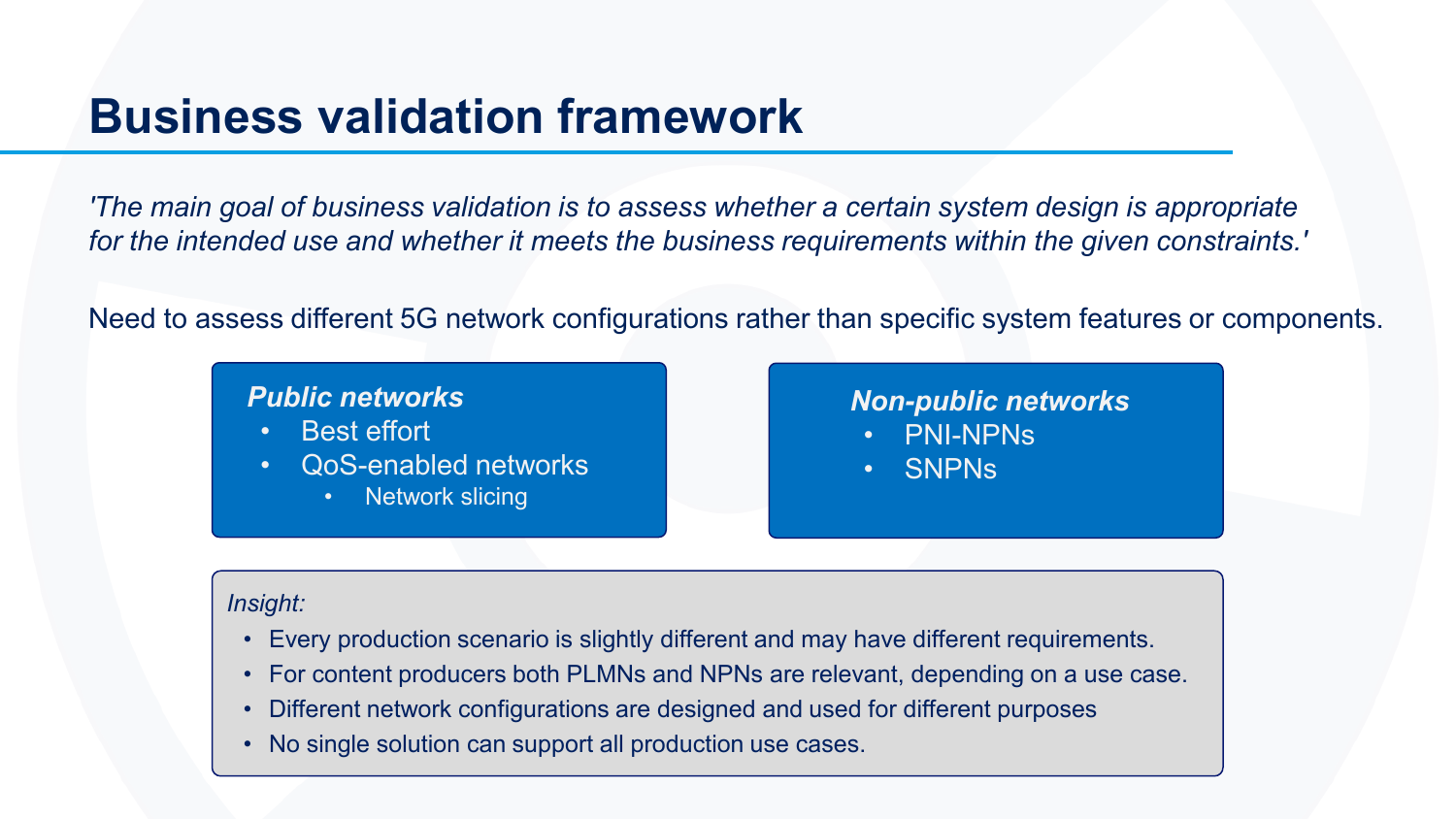### **Content producers' perspective on different network configurations**

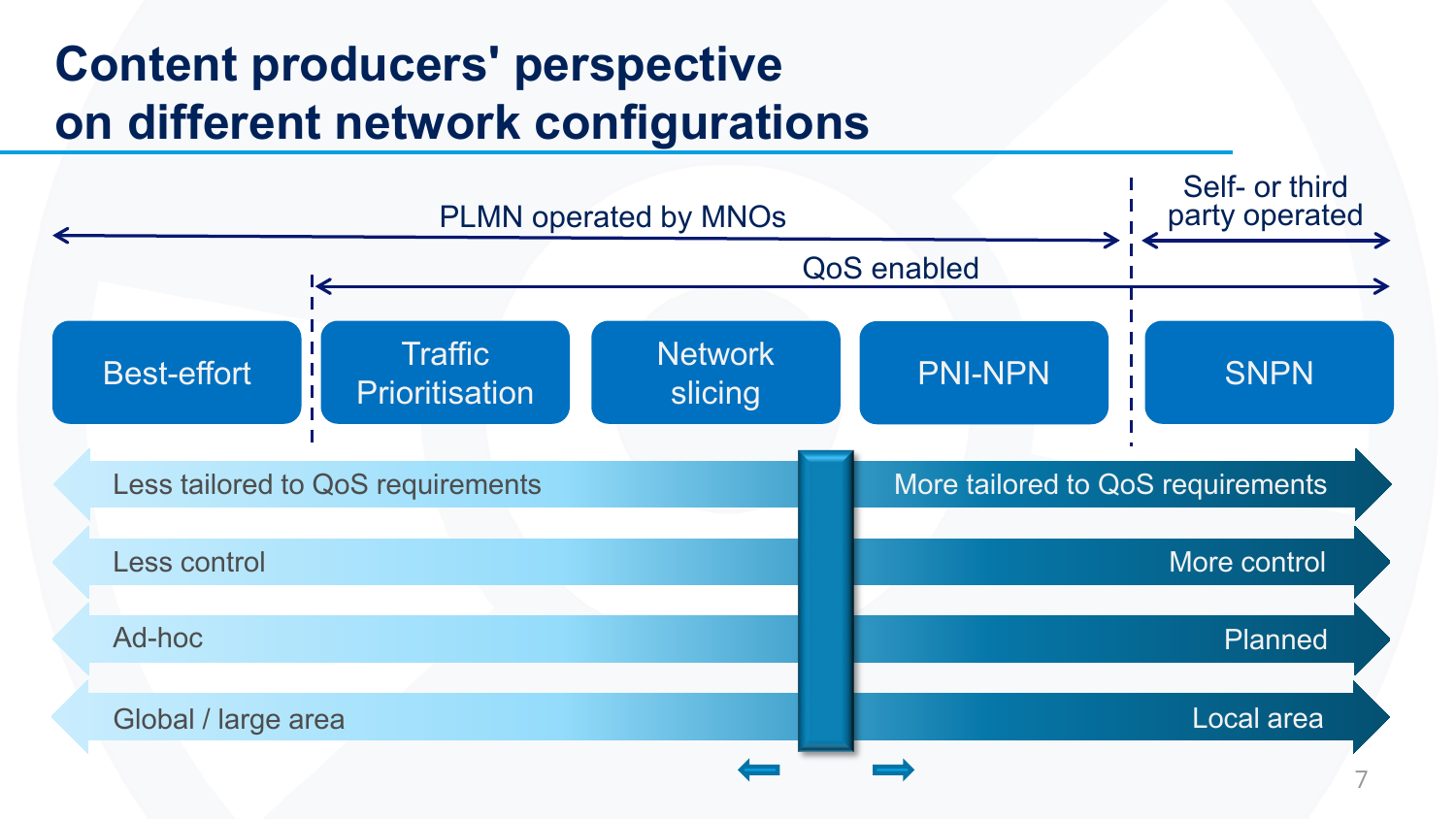### **Key findings on business validation framework**

- 1 As a technology, 5G can be deployed in different ways and may support different production use cases.
- in content production. Different network configurations are designed and used for different purposes
- 3 Interoperability between 5G and other technologies such as cloud and MEC is of the essence.
- 4 Some 5G functionalities are already commercially available while others are not (e.g. network slicing).
- 5 The attractiveness of a particular solution to different actors in the ecosystem depends on their respective priorities and business objectives.
- 6 Business models for 5G-based content production are needed where incentives can be aligned across the ecosystem.
- 7 Benefits for content producers may come from cost savings and the ability to produce a wider range of content
- $\triangleright$  There are many different types of productions with different technical and operational requirements.
- 2 Both 5G PLMNs and NPNs are important  $\rightarrow \mathbb{N}$  No single solution can support all production use cases.
	- 5G alone cannot support the entire production workflow.
	- $\triangleright$  There is no clear roadmap for the rollout of new functionalities in PLMNs or their commercial availability in the equipment used in SNPNs.
	- $\triangleright$  MNOs and telecom equipment vendors may not have incentives to invest in those features that do not support their high-volume consumer broadband businesses.
	- The ecosystem is not yet sufficiently mature and there are no widely adopted business models. The available market data is insufficient for a quantitative business analysis.
	- The scope and size of these benefits will become evident over time as the availability of 5G increases, the network capabilities improve, and business models are developed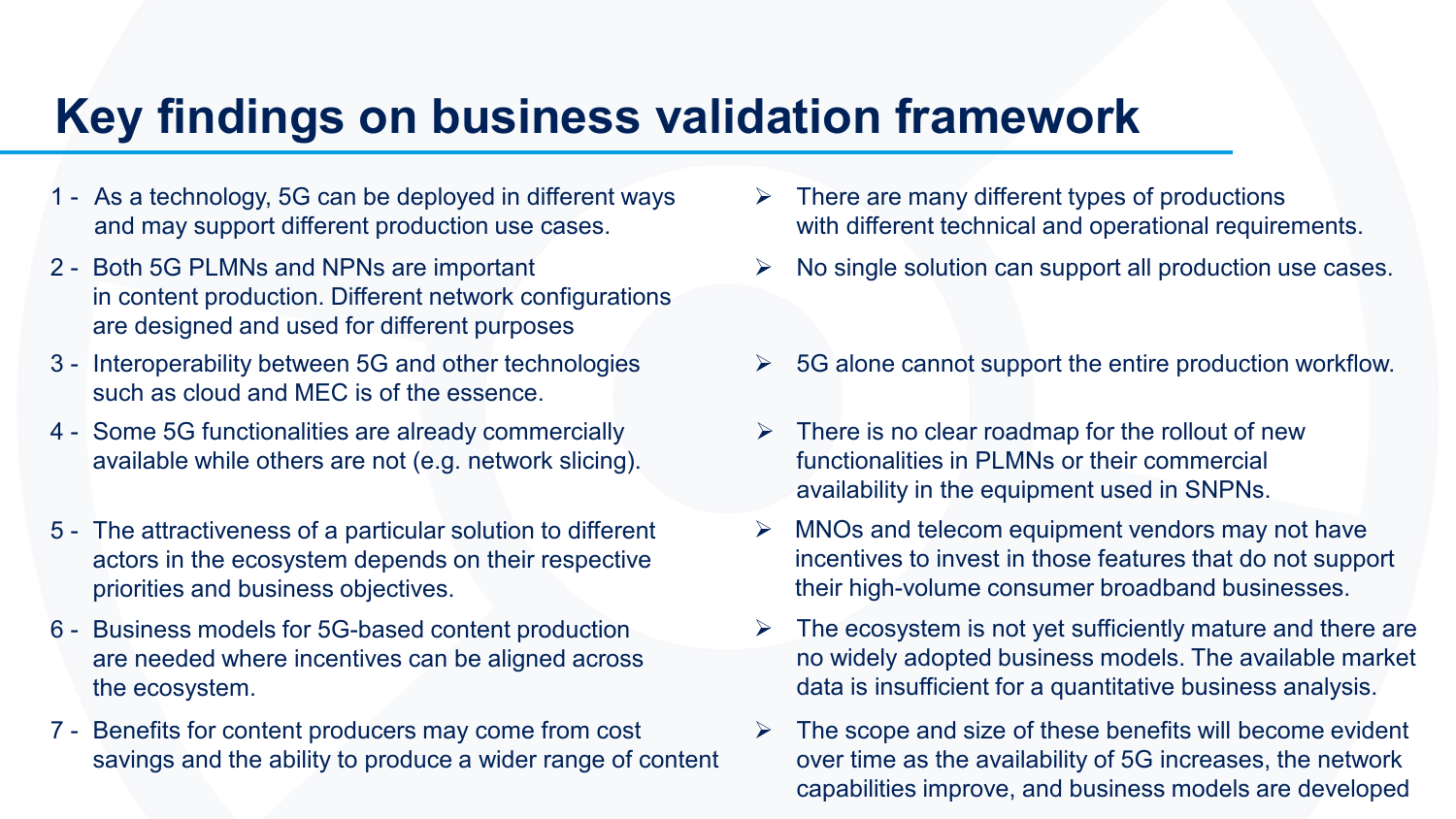## *Regulatory framework*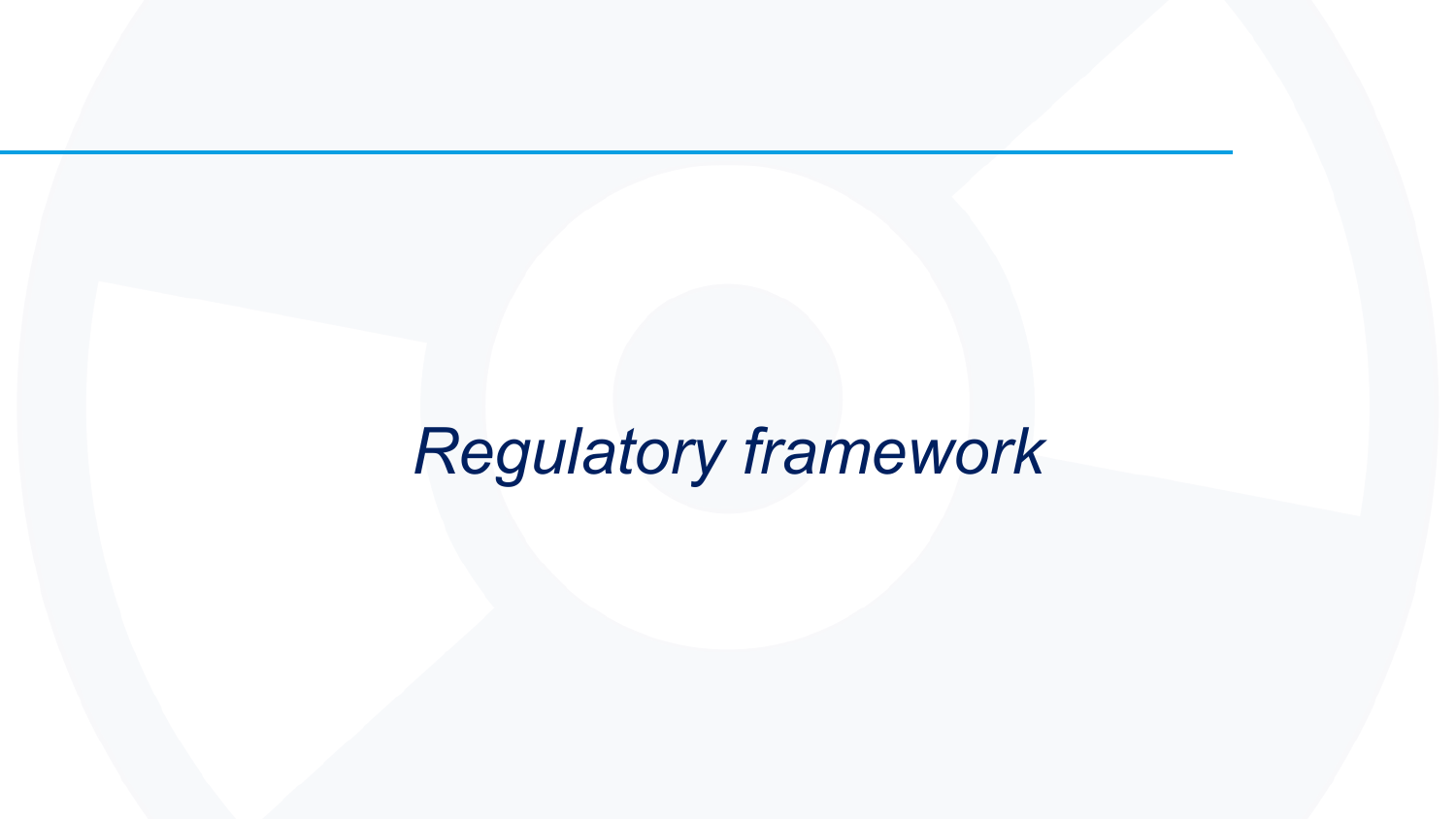### **Regulatory framework**

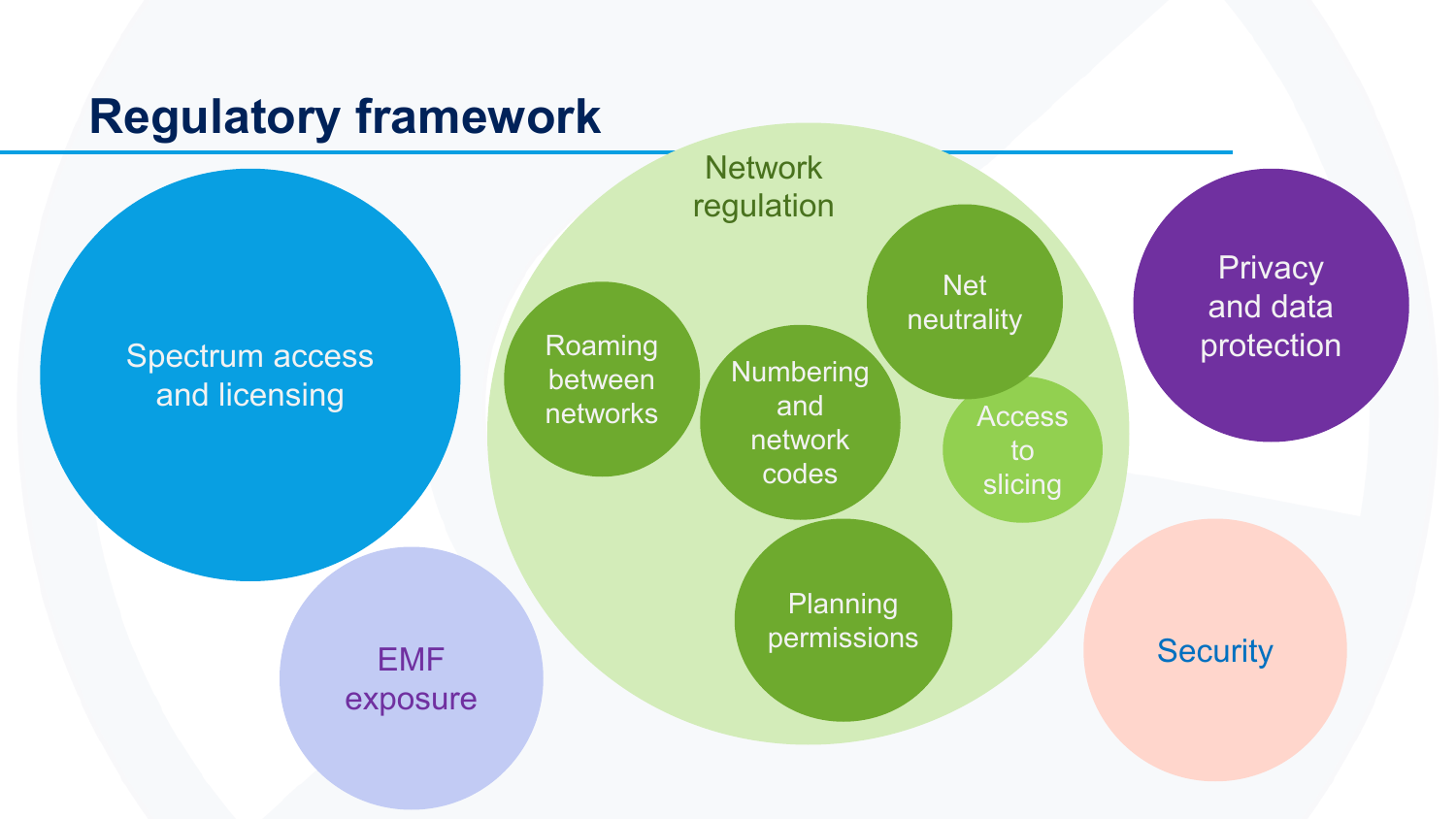### **Key findings on spectrum regulation**

- 1 5G-Records is focused on spectrum regulation and licensing for SNPNs.
	- Spectrum regulation and licensing for PLMNs is well established and outside the scope of the project.
- 2 A number of issues need to be considered when allocating a frequency band for SNPNs:
	- Physical characteristics of the band and its suitability for a particular application
	- Availability of 5G hardware in the band
	- Existing constraints in the band (e.g. FDD or TDD arrangements, a pre-defined UL/LDL ratio)
	- Availability of the band for PMSE, including for temporary and nomadic NPNs
	- Long-term viability of the band for PMSE applications and security of tenure to allow investments in 5G-based production technologies and the development of an ecosystem
- 3 There are currently several different regulatory approaches for SNPNs. A certain degree of harmonisation would be beneficial across wider regions such as CEPT:
	- Harmonisation of frequency bands or tuning ranges for 5G-based PMSE applications
	- Harmonisation of licensing regimes for SNPNs in different frequency bands and different countries
- 4 Novel regulatory approaches such as secondary licensing and dynamic spectrum access would help to ensure access to sufficient spectrum capacity for 5G NPNs
	- Regulation needs to encourage future innovation in 5G NPNs
	- Spectrum needs to be of sufficient quality and coordinated for local access with other users